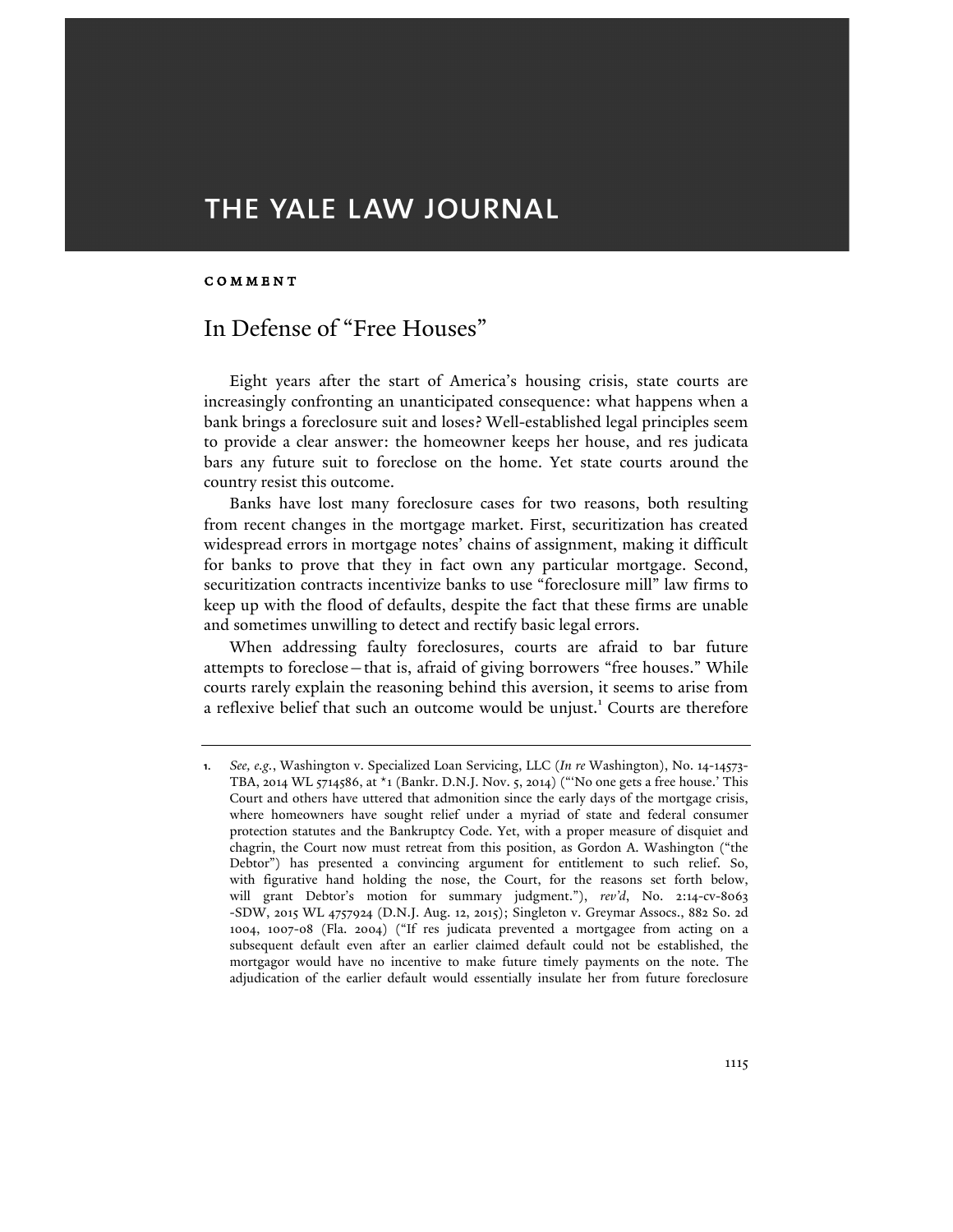quick to sidestep well-established principles of res judicata in favor of ad hoc measures meant to protect banks against the specter of "free houses."

This Comment argues that this approach is misguided; courts should issue final judgments in favor of homeowners in cases where banks fail to prove the elements required for foreclosure. Furthermore, these judgments should have res judicata effect—thus giving homeowners "free houses." This approach has several benefits: it is consistent with longstanding res judicata principles in other forms of civil litigation, it provides a necessary market-correcting incentive to promote greater responsibility among foreclosure litigators, and it alleviates the tremendous costs of successive foreclosure proceedings.

This Comment proceeds as follows. Part I explains basic foreclosure and mortgage-acceleration law. Part II describes how systemic banking behaviors and market forces have resulted in banks increasingly losing foreclosure suits after the 2008 financial crisis. Part III then describes how state courts have struggled to develop their jurisprudence on "free houses," often ignoring these significant market problems. Finally, Part IV contends that the application of res judicata in foreclosure litigation is essential for two reasons: (1) it would uniformly apply civil rules of finality to foreclosure cases, and (2) it would have a much-needed positive behavioral effect on a mortgage-foreclosure market run amok.

#### **i. the foreclosure law backdrop**

Foreclosures begin with a mortgage note's "acceleration clause." Under a mortgage note, the homeowner is required to make a certain payment every month for a fixed period.<sup>2</sup> In judicial-foreclosure states, if the homeowner defaults on at least one payment for a specified amount of time, $3$  the bank has a choice: it can bring suit to recover just the missed payments, <sup>4</sup> or it can exercise

**4**. This is the lender's only remedy in contracts without acceleration clauses. *See* RESTATEMENT (THIRD) OF PROP. (MORTGS.) § 8.1 cmt. a (AM. LAW. INST. 1997) ("[In t]he absence of an

actions on the note—merely because she prevailed in the first action. Clearly, justice would not be served if the mortgagee was barred from challenging the subsequent default payment solely because he failed to prove the earlier alleged default.").

**<sup>2</sup>**. The standard home mortgage is thirty years. *See* Annamaria Andriotis, *Picking the Right Mortgage*, WALL ST. J. (July 4, 2014), http://www.wsj.com/articles/picking-the-right -mortgage-1404487636 [http://perma.cc/T9B5-KCL4].

**<sup>3</sup>**. This time period may be specified in the note itself or it may be fixed by statute. *See, e.g.*, CAL. CIV. CODE § 2924c (West 2011) (requiring a minimum of ninety days between notice of default and sale date and providing for a right to cure until five days before the sale date); IOWA CODE § 654.2D (2015) (providing for a thirty-day right to cure); ME. REV. STAT. ANN. tit. 14, § 6111 (2015) (providing for a thirty-five-day right to cure); MASS. GEN. LAWS ch. 244, § 35A(b) (2015) (providing for a right to cure of at least ninety days).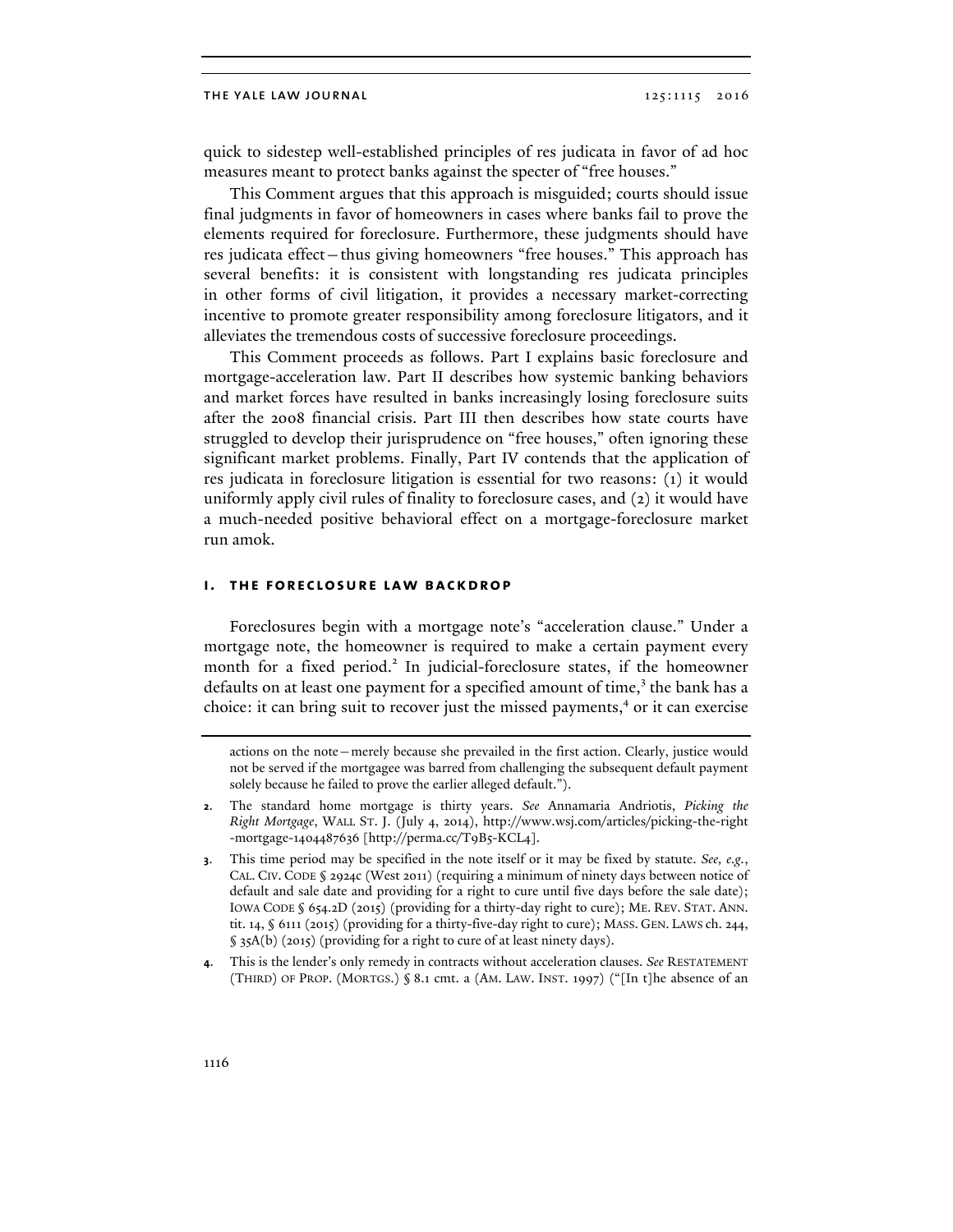the acceleration clause<sup>5</sup> in the note and bring the entire remaining loan balance due.<sup>6</sup> Under the mortgage contract, only acceleration allows the bank to foreclose on the mortgage.7

In a foreclosure suit, the bank must generally prove the following: (1) the homeowner has signed both the note (the underlying loan) and the mortgage assigning the house as collateral for that note; (2) the bank owns the note and mortgage; (3) the homeowner still owes a debt to the bank; (4) the homeowner is behind on that debt; and  $(5)$  the bank has accelerated that remaining debt in accordance with the terms of the note itself.<sup>8</sup> When a bank fails to prove these elements, a judge is legally required to rule in favor of the homeowner.

Recently, courts have been inundated with suits where homeowners question the bank's ability to prove the second element. Litigation over "proofof-ownership" issues in foreclosures is a growing nationwide problem; sampling suggests a ten-fold increase between the periods immediately preceding and following the 2007 collapse of the housing market.<sup>9</sup> Cases

- **6**. This option only exists where the acceleration clause is discretionary. In some rare cases, the note is automatically accelerated once the borrower defaults. *Id.* ("While [the] 'option' type [acceleration] provision is almost universally used, on rare occasion mortgage documents may contain language that makes acceleration automatic on mortgagor default or on the basis of a specific event . . . .").
- **7**. Foreclosure can be either judicial or nonjudicial; judicial foreclosures require a successful suit prior to sale, whereas lenders may only go to court in a nonjudicial foreclosure to enforce an eviction after sale. *See id.* § 8.2 cmt. a.
- **8**. *See, e.g.*, GMAC Mortg., LLC v. Ford, 73 A.3d 742, 751 (Conn. App. Ct. 2013) (setting out what Connecticut law requires in a prima facie case for foreclosure); Chase Home Fin. LLC v. Higgins, 2009 ME 136, ¶ 11, 985 A.2d 508, 510-11 (setting out what Maine law requires in a prima facie case for foreclosure).
- **9**. A search on March 5, 2015 of the Lexis State & Federal Cases database for "(foreclosure w/s standing) AND (mortgage or 'deed of trust' or 'trust deed')" yielded 5,149 cases between January 1, 2007 and December 31, 2014. The corresponding number between January 1, 2000 and December 31, 2007 was 522. On Westlaw, the search produced 3,913 results for the 2007-2014 period, and 306 results for 2000-2007. For the results of an identical search performed in November 2013, see Adam J. Levitin, *The Paper Chase: Securitization, Foreclosure, and the Uncertainty of Mortgage Title*, 63 DUKE L.J. 637, 642 n.18 (2013). *See, e.g.*, *In re* Foreclosure Cases, No. 07-CV-2532, 2007 WL 3232430, at \*2-3 (N.D. Ohio Oct. 31, 2007); Bank of Am., N.A. v. Greenleaf, 2014 ME 89, 96 A.3d 700; U.S. Bank Nat'l Ass'n v. Ibanez, 941 N.E.2d 40, 55 (Mass. 2011); Argent Mortg. Co. v. Maitland, 958 N.Y.S.2d 306 (Sup. Ct. 2010).

acceleration provision . . . the mortgagee must either foreclose for each installment as it comes due or wait until the amortization period expires to foreclose for the full accrued obligation.").

**<sup>5</sup>**. Acceleration clauses are routine in mortgage notes. *Id.* ("Virtually all mortgages today contain acceleration clauses.").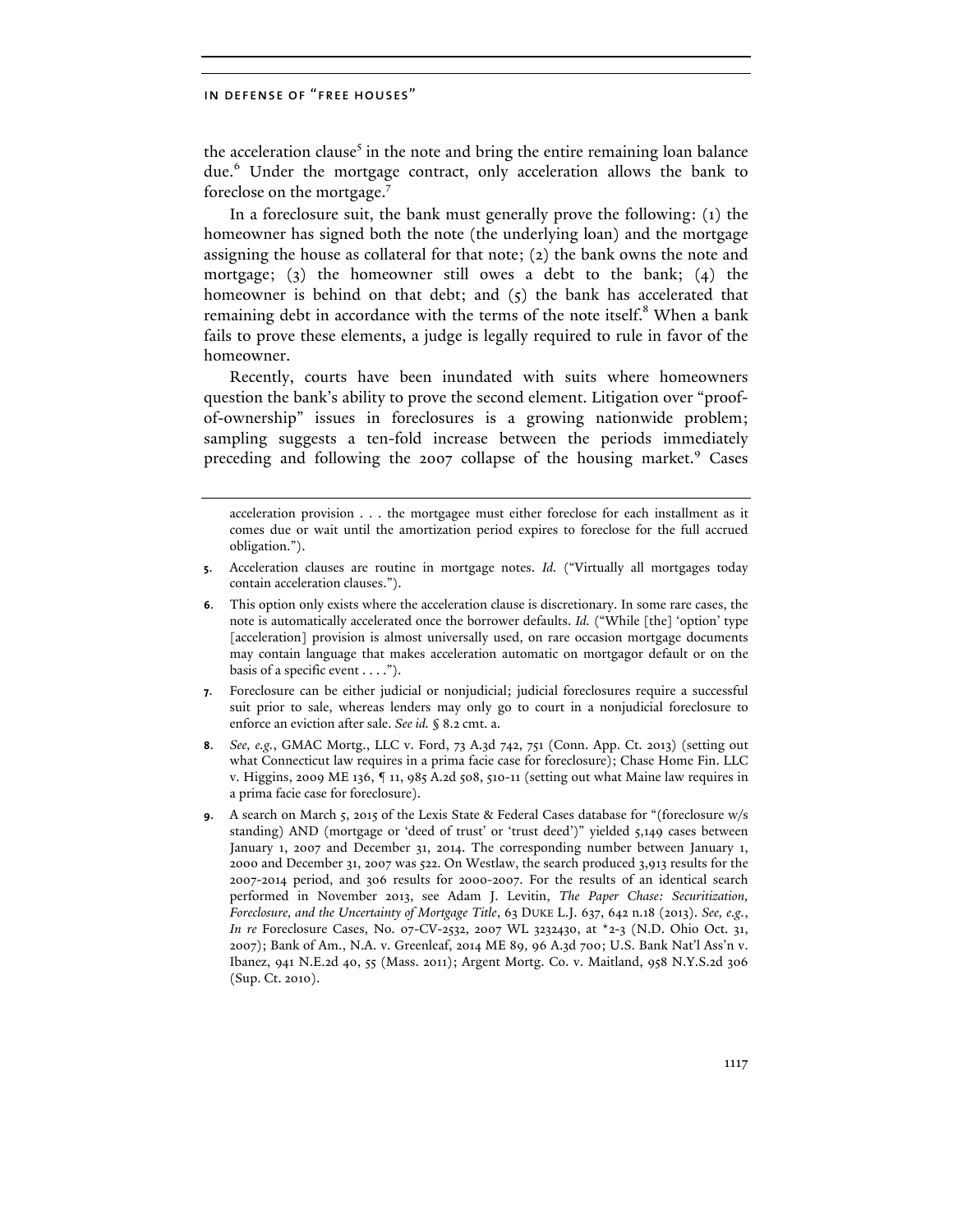addressing this kind of "failed foreclosure" have reached state supreme and appellate courts, including—recently—the Maine Supreme Court.<sup>10</sup> In certain states, including Florida,<sup>11</sup> New Jersey,<sup>12</sup> and New York,<sup>13</sup> courts have also been confronted with cases where, after accelerating the note and initiating a foreclosure proceeding, the bank abandons the proceeding and the statute of limitations on the accelerated debt expires, calling the third element into question.<sup>14</sup>

This massive increase in cases where banks' prima facie case is challenged or outright fails is not the product of novel foreclosure law or changes in its application. Rather, we argue, it is due to fundamental changes in how banks handle mortgages—the same changes that facilitated the financial crisis of 2008—and banks' unwillingness to invest in sufficient legal services to adapt to these underlying structural changes when pursuing foreclosures.

## **ii. why homeowners win their foreclosure cases: securitization and its market failures**

To successfully bring a foreclosure suit a bank must produce very little evidence. Why has this proven so difficult? The answer lies with banks' own practices. In the last twenty years, banks have significantly altered how they profit from mortgages; however, they failed to adequately adapt their record keeping and customer-service practices.

In the 1990s, banks began to convert long-term mortgages, familiar to most Americans, into short-term financial commodities, a process called securitization. Rather than keep mortgages on the books, mortgagees (banks) sought to sell the mortgages immediately to financial entities that would

**13**. *Argent Mortg. Co.*, 958 N.Y.S.2d 306.

**<sup>10</sup>**. *See Bank of Am.*, 96 A.3d at 700; *see also, e.g.*, Lizio v. McCullom, 36 So. 3d 927, 928 (Fla. Dist. Ct. App. 2010).

**<sup>11</sup>**. U.S. Bank Nat'l Ass'n v. Bartram, 140 So. 3d 1007, 1008-09 (Fla. Dist. Ct. App.), *review granted*, 160 So. 3d 892 (Fla. 2014).

**<sup>12</sup>**. *See, e.g.*, Washington v. Specialized Loan Servicing, LLC (*In re* Washington), No. 14-14573- TBA, 2014 WL 5714586, at \*1 (Bankr. D.N.J. Nov. 5, 2014), *rev'd*, No. 2:14-cv-8063 -SDW, 2015 WL 4757924 (D.N.J. Aug. 12, 2015).

**<sup>14</sup>**. *See, e.g.*, *Bartram*, 140 So. 3d at 1008; *In re Washington*, 2014 WL 5714586, at \*1; *see also* Michael Corkery, *Foreclosure to Home Free, as 5-Year Clock Expires*, N.Y. TIMES (Mar. 29, 2015), http://www.nytimes.com/2015/03/30/business/foreclosure-to-home-free-as -5-year-clock-expires.html [http://perma.cc/LXD5-TM5J] ("[I]n a growing number of foreclosure cases filed when home prices collapsed during the financial crisis, lenders may never be able to seize the homes because the state statutes of limitations have been exceeded.").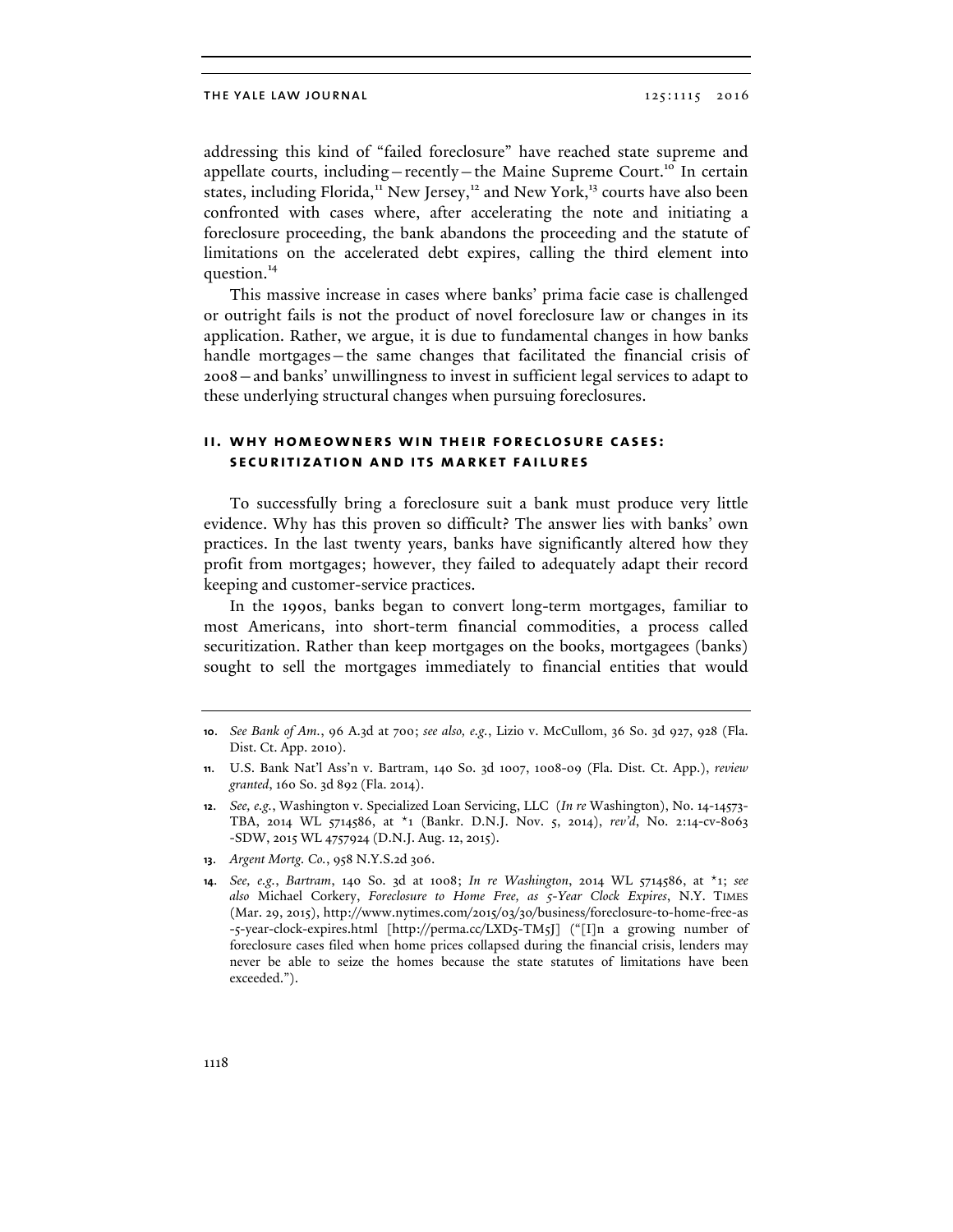transform thousands of individual mortgages into securities—financial instruments that entitled the bearer to homeowners' mortgage payments and that could be arbitrarily restructured or resold.<sup>15</sup> After securitization, although a homeowner would continue to make mortgage payments to the originating bank, that bank ceased to have a financial interest in receiving these payments. Instead, a variety of investors owned an interest in the pool of mortgage payments of which the homeowner's is a part.<sup>16</sup>

Securitization gave rise to widespread errors in the documentation of mortgage ownership. To allow a variety of investors to own portions of a mortgage pool, originating banks entered into pooling and servicing agreements, which authorized "servicers"—sometimes large commercial banks, but often companies who were primarily or exclusively engaged in servicing to act as the diffuse investors' agents in receiving payments from and pursuing foreclosures against homeowners. Because actual ownership of the mortgage note became independent of servicing and the relationship with the mortgagor, a loan, or the right to receive part of the payments on that loan, might be sold several times while the homeowner still interacted with the same servicer. Conversely, the servicer might change while the loan remained part of the same investment pool. Throughout this reshuffling of title ownership and servicing, banks frequently made errors in how they documented and recorded their ownership of mortgages.<sup>17</sup>

Common mortgage fee structures set up in pooling and servicing agreements also disincentivized servicers and their attorneys from devoting adequate resources to foreclosures. Each servicing agreement paid servicers a flat annual fee of around 0.25% of the loan's total value (for example, \$500 per year on a \$200,000 loan), but the cost of pursuing a single foreclosure cost servicers around \$2,500.<sup>18</sup> When foreclosures began climbing precipitously in  $2007<sup>19</sup>$  servicers were unprepared to handle the sudden increase in volume and

**17**. *See, e.g.*, Molly Rose Goodman, *The Buck Stops Here: Toxic Titles and Title Insurance*, 42 REAL EST. L.J. 5, 30-32 (2013).

**18**. Eric Dash & Nelson D. Schwartz, *Bankers Ignored Signs of Trouble on Foreclosures*, N.Y. TIMES (Oct. 13, 2010), http://www.nytimes.com/2010/10/14/business/14mortgage.html [http:// perma.cc/B4K4-BFE3].

**19**. FED. HOUS. FIN. AGENCY OFFICE OF INSPECTOR GEN., FHFA'S OVERSIGHT OF FANNIE MAE'S DEFAULT-RELATED LEGAL SERVICES 11 (2011), http://www.fhfaoig.gov/Content/Files/AUD -2011-004.pdf [http://perma.cc/776K-RWRE] ("Between 2007 and 2010, the volume of

**<sup>15</sup>**. Eamonn K. Moran, *Wall Street Meets Main Street: Understanding the Financial Crisis*, 13 N.C. BANKING INST. 5, 32-33 (2009).

**<sup>16</sup>**. An excellent explanation of the process by which securitization took place, and of its role in the initial financial crisis of 2007, can be found in the podcast *This American Life: The Giant Pool of Money*, CHI. PUB. MEDIA (May 9, 2008), http://www.thisamericanlife.org /radio-archives/episode/355/the-giant-pool-of-money [http://perma.cc/H37H-YHN4].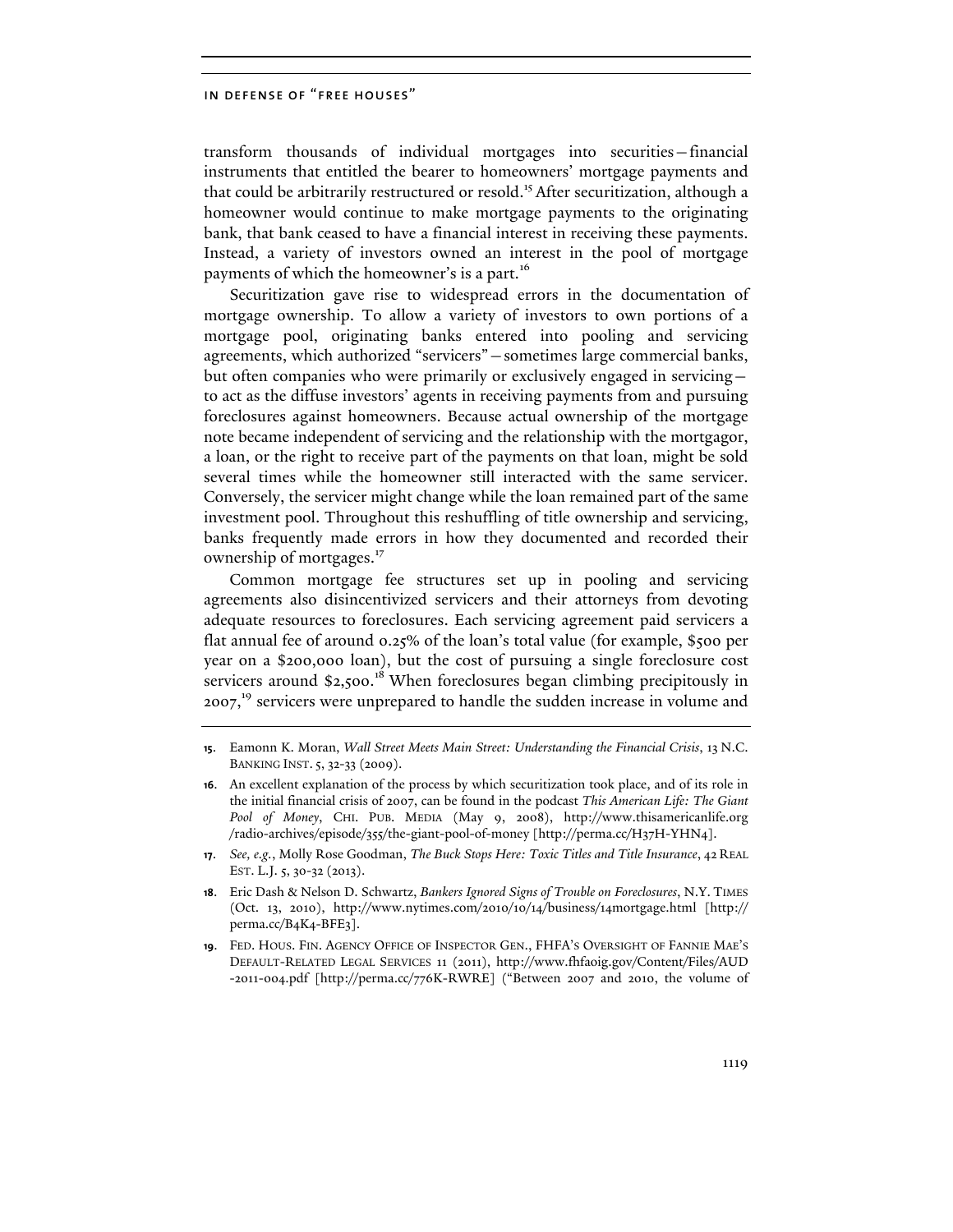had no incentives to devote additional resources to prove their banks' ownership over each mortgage.<sup>20</sup> To demonstrate ownership without expending more resources than pooling and servicing agreements allotted, bank employees signed hundreds of thousands of affidavits asserting that they had seen and could attest to the contents of original documents demonstrating ownership of the underlying mortgage. Although such affidavits were a legally acceptable means of demonstrating such ownership, a significant number of them were actually fraudulent.<sup>21</sup>

Similarly, servicers' attorneys also relied on sloppy paperwork—and, at times, on fraudulent and unethical practices in foreclosure proceedings. For example, one New Jersey foreclosure law firm operated without any method of contacting its mortgage-servicer clients. Instead, the firm received all work orders through a one-way computer system, along with a requested timeline and documents the servicer had determined were necessary.<sup>22</sup> This underresourcing and the resulting ethical transgressions have affected hundreds of thousands of foreclosures.<sup>23</sup>

Fannie Mae foreclosures increased to historic levels . . . . Fannie Mae foreclosed on 262,078 properties in 2010, an 80% increase from 2009 and a 433% increase from 2007.").

- **21**. *See* Fed. Nat'l Mortg. Ass'n v. Bradbury*,* 2011 ME 120, ¶¶ 2-7, 32 A.3d 1014, 1015-16.
- **22**. *In re* Taylor, 407 B.R. 618, 623 (Bankr. E.D. Pa. 2009), *aff'd*, 655 F.3d 274 (3d Cir. 2011).
- **23**. For example, in 2012, New York Attorney General Eric Schneiderman announced a four-million-dollar settlement with the Steven J. Baum law firm and Pillar Processing, who had filed more than a hundred thousand foreclosure cases between 2007 and 2010. *See* Press Release, N.Y. State Office of the Att'y Gen., A.G. Schneiderman Announces \$4 Million Settlement with New York Foreclosure Law Firm Steven J. Baum P.C. and Pillar Processing LLC (Mar. 22, 2012), http://www.ag.ny.gov/press-release/ag-schneiderman -announces-4-million-settlement-new-york-foreclosure-law-firm-steven-j [http://perma.cc /Q8ZA-QYSA]. Similarly, the Federal Housing Finance Agency (FHFA) issued a 2011 report that faulted Fannie Mae for its reliance on "foreclosure mills" and failure to intervene in the face of mounting evidence of attorney abuses, and described additional examples of firms perpetrating abuses in their efforts to do large volumes of foreclosures on the cheap. *See*  FED. HOUS. FIN. AGENCY OFFICE OF INSPECTOR GEN., *supra* note 19, at 14. The FHFA report described cases where courts levied "significant financial sanctions against the abusive firms and—in some cases—their clients, which included Fannie Mae." *Id.* These included a 2006 New Jersey bankruptcy where the judge issued a \$125,000 sanction against a mill that had "filed 250 motions seeking permission to seize homes using pre-signed certifications of default executed by an employee who had not worked at the firm for more than a year." *Id.*  (citing Gretchen Morgenson & Jonathan D. Glater, *Foreclosure Machine Thrives on Woes*, N.Y. TIMES (Mar. 30, 2008), http://www.nytimes.com/2008/03

**<sup>20</sup>**. *See* Ariana Eunjung Cha & Brady Dennis, *Under Piles of Paperwork, A Foreclosure System in Chaos*, WASH. POST (Sept. 23, 2010), http://www.washingtonpost.com/wp-dyn/content /article/2010/09/22/AR2010092206146.html [http://perma.cc/QB59-PWHF] (noting that "as millions of Americans are being pushed out of the homes they can no longer afford, the foreclosure process is producing far more paperwork than anyone can read and making it vulnerable to fraud").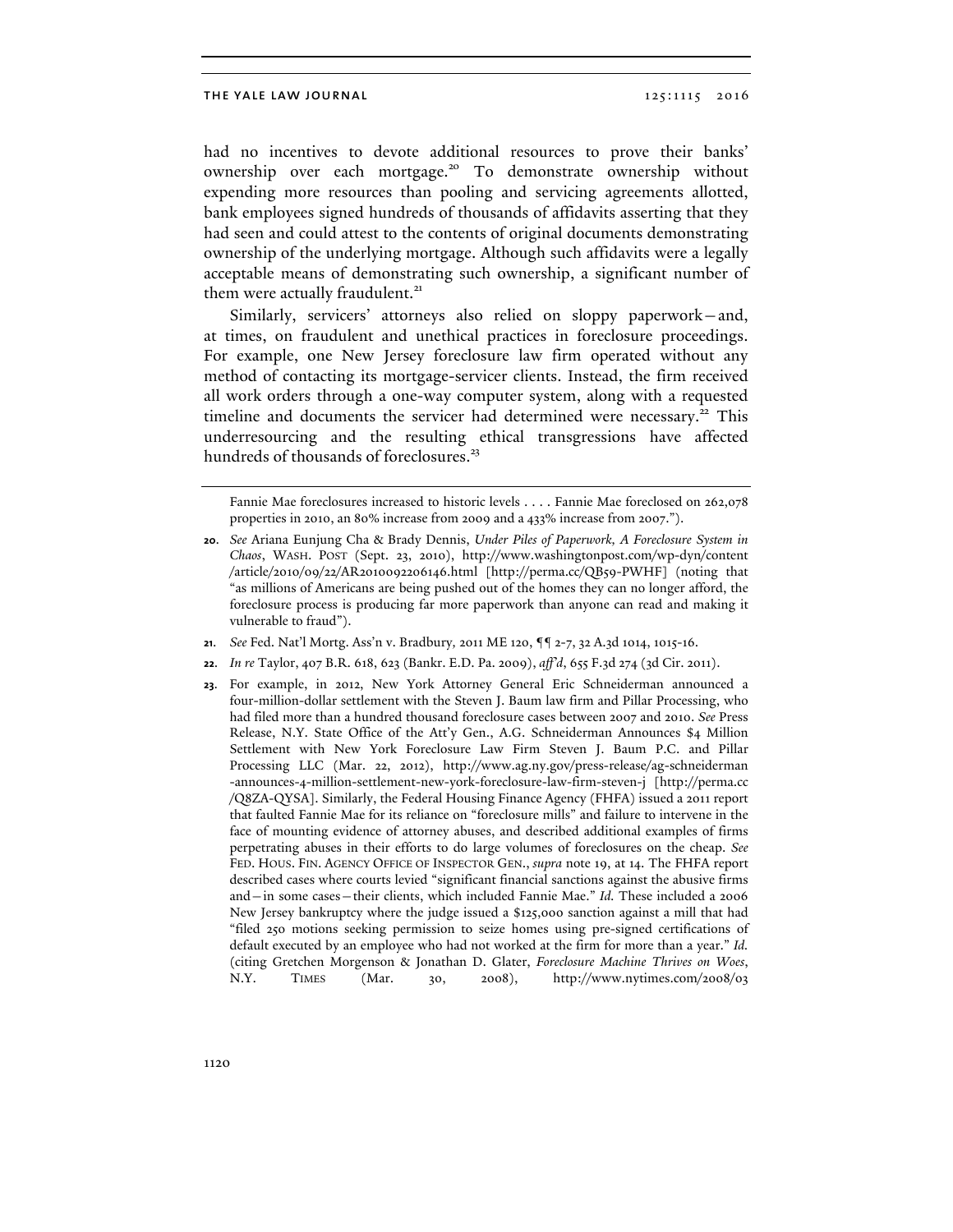The result of securitization contracts' underresourcing of mortgage servicers and their attorneys has been a "factory-line approach to litigation," rife with abuses. $^{24}$  In many individual cases, these litigation strategies have been unsuccessful. Homeowners, their attorneys, and sometimes judges have successfully prevented foreclosure by demonstrating the falsity of an affidavit or simply by forcing the mortgagee to produce actual documentation that it owned the mortgage.<sup>25</sup> As an increasing number of foreclosure suits are lost on the merits for lack of documentation, or for failure to prosecute within the statute of limitations, courts face a new problem: what happens next?

## **iii. the courtroom solution: anything but "free houses"**

In many states, longstanding principles of res judicata, when taken with the state law's treatment of acceleration clauses, require courts to grant homeowners "free houses" when banks lose their foreclosure cases. But many courts have declined to give these cases preclusive effect.

Whether servicers lose because they fail to prove ownership or because their lawyers simply stop litigating, the first choice courts face is whether to dismiss the case with prejudice. Typically, once parties have a full and fair opportunity to present their cases, failure to prove one's case results in

<sup>/30/</sup>business/30mills.html [http://perma.cc/7N4G-QJ67]). In 2010, a judge sanctioned an Orlando law firm employed by Fannie Mae, imposing a fine of \$33,500 for filing sixty-seven faulty motions to remove borrowers from their homes. *Id.* A Texas bankruptcy judge found problems in all eight of the foreclosure cases carried out by a mill it reviewed, including the use of "inaccurate information about defaults [and] fail[ure] to attach proper documentation when it moved to seize borrowers' homes." *Id.* The judge imposed seventyfive thousand dollars in sanctions. *Id.* 

**<sup>24</sup>**. Morgenson & Glater, *supra* note 23.

**<sup>25</sup>**. *See, e.g.*, *In re* Foreclosure Cases, No. 07CV2532, 2007 WL 3232430, at \*2-3 (N.D. Ohio Oct. 31, 2007) (finding mortgagee documentation inadequate and asserting the federal court's authority to rule in the case); U.S. Bank Nat'l Ass'n v. Ibanez, 941 N.E.2d 40, 55 (Mass. 2011) (holding that ownership of the note without title was an insufficient basis to foreclose, that this result was simply an application of the current law, and that "[a]ll that has changed is the plaintiffs' apparent failure to abide by those principles and requirements in the rush to sell mortgage-backed securities"). Judge Schack, a trial judge sitting in the New York Supreme Court for Kings County, has repeatedly sanctioned law firms for bringing improper foreclosure suits when he has independently discovered the inadequacy of the plaintiffs' evidence as to defendants' indebtedness or plaintiffs' ownership of the note. *See, e.g*., Argent Mortg. Co. v. Maitland, 958 N.Y.S.2d 306 (Sup. Ct. 2010); Wells Fargo Bank v. Hunte, 910 N.Y.S.2d 409 (Sup. Ct. 2010); NetBank v. Vaughn*,* 841 N.Y.S.2d 827 (Sup. Ct. 2007).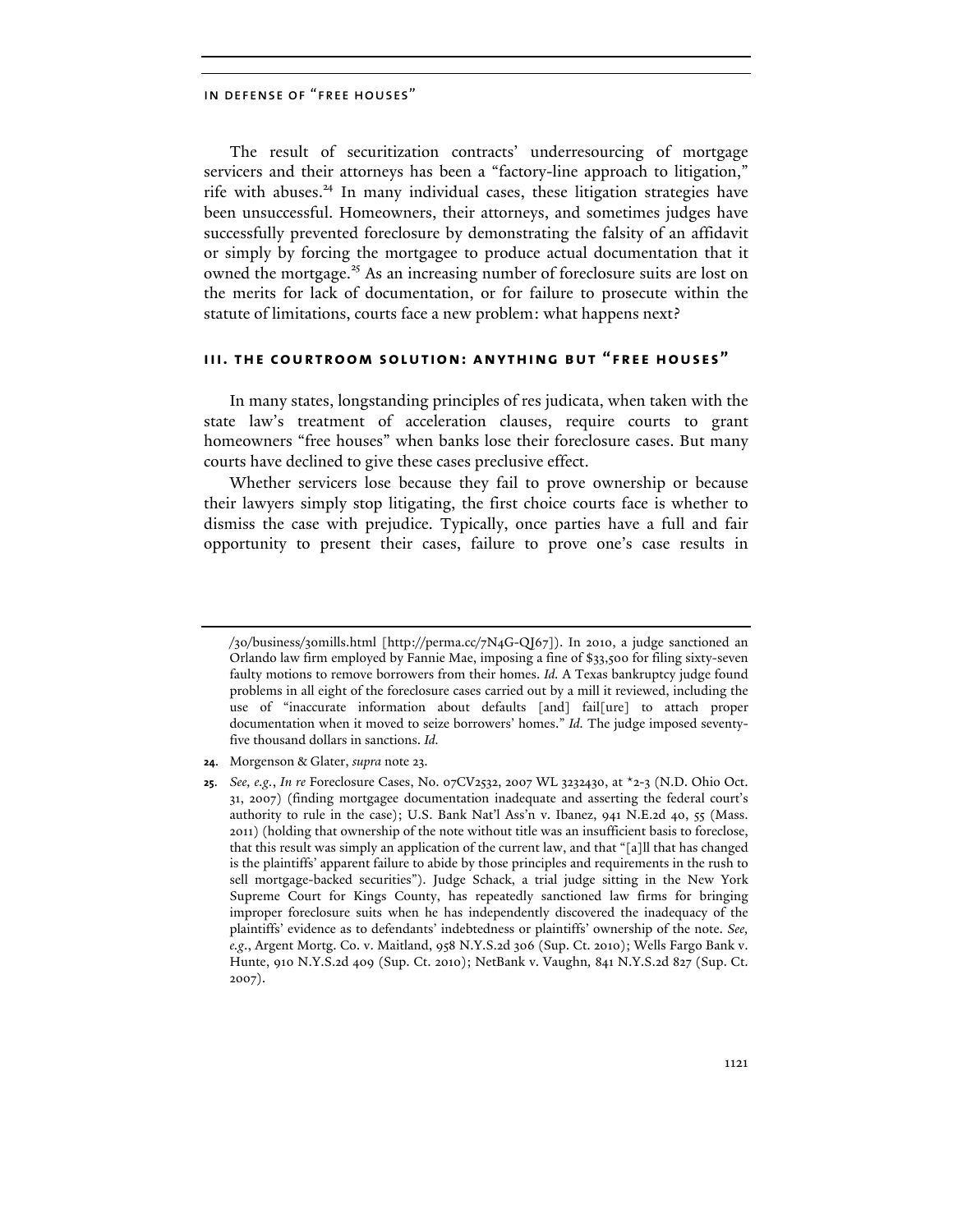dismissal with prejudice.<sup>26</sup> In addition, dismissal with prejudice can be used as a sanction. Judges in foreclosure cases have issued dismissals with prejudice due to a lender's failure to appear at case-management conferences<sup>27</sup> or mediation,<sup>28</sup> lack of prosecution,<sup>29</sup> or a lender's failure to meet court-imposed deadlines.<sup>30</sup> If banks attempt a subsequent foreclosure, courts must then determine whether that dismissal with prejudice bars only an attempt to collect on the particular missed payments that led to the initial foreclosure suit, or whether the dismissal bars a future attempt to collect on *any* default on the debt.

While the latter holding may seem extreme, it is in accordance with settled principles of lending law in many states. In these states, acceleration is irrevocable—exercising the acceleration clause in the mortgage note turns an obligation to make installment payments into an "indivisible" obligation.<sup>31</sup> Logically, after acceleration, there are no more monthly payments. A foreclosure is an action to recover the *entire* loan balance, and a loss bars any future attempt to collect on the note. In effect, the borrower gets to keep his

- **26**. RESTATEMENT (SECOND) OF JUDGMENTS ch. 1, at 6 (AM. LAW. INST. 1982) ("The principle underlying the rule of claim preclusion is that a party who once has had a chance to litigate a claim before an appropriate tribunal usually ought not to have another chance to do so."). Res judicata attaches whenever the parties have had a "full and fair" opportunity to litigate, including the "freedom to present substantive contentions and full and fair access to evidence." *Id*. at 9. When these procedural predicates are satisfied, then "under that system of procedure there must be compelling reasons to sustain a plea for a second chance." *Id*.
- **27**. *See, e.g.*, Singleton v. Greymar Assocs., 882 So. 2d 1004, 1005 (Fla. 2004) (noting the lower court's dismissal of a foreclosure with prejudice due to the mortgagee's failure to appear at a case-management conference); Deutsche Bank Tr. Co. Ams. v. Beauvais*,* No. 3D14-575, 2014 WL 7156961, at \*1 (Fla. Dist. Ct. App. Dec. 17, 2014) (same).
- **28**. *See, e.g.*, Bayview Loan Servicing, LLC v. Bartlett, 2014 ME 37, ¶ 4, 87 A.3d 741, 745 (noting the lower court's dismissal of a foreclosure with prejudice, in part because the plaintiff failed to attend mediation sessions).
- **29**. *See, e.g.*, Washington v. Specialized Loan Servicing, LLC (*In re* Washington), No. 14-14573- TBA, 2014 WL 5714586, at \*6 (Bankr. D.N.J. Nov. 5, 2014) (noting an earlier dismissal by the superior court for lack of prosecution), *rev'd*, No. 2:14-cv-8063-SDW, 2015 WL 4757924 (D.N.J. Aug. 12, 2015).
- **30**. *See, e.g.*, Johnson v. Samson Constr. Corp*.*, 1997 ME 220, ¶ 4, 704 A.2d 866, 868 (noting the lower court's dismissal of a foreclosure with prejudice because the plaintiff's attorney failed to file the report of conference of counsel within ten days).
- **31**. *See id.* ¶ 8, 704 A.2d at 869; U.S. Bank Nat'l Ass'n v. Gullotta, 120 Ohio St. 3d 399, 2008- Ohio-6268, 899 N.E.2d 987, at ¶ 30; Snyder v. Exum, 315 S.E.2d 216, 218 (Va. 1984) (finding that acceleration of a mortgage was irrevocable); *see also* Tiedeman Mortg. & Fin. Co. v. Carlson, 152 S.E. 909, 909-10 (Ga. Ct. App. 1930) (applying this rule to an acceleration clause implied in an installment contract); Hamlin v. Peckler, No. 2005-SC-000166-MR, 2005 WL 3500784, at \*2 (Ky. Dec. 22, 2005) (noting in dicta that acceleration would preclude a separate subsequent foreclosure action).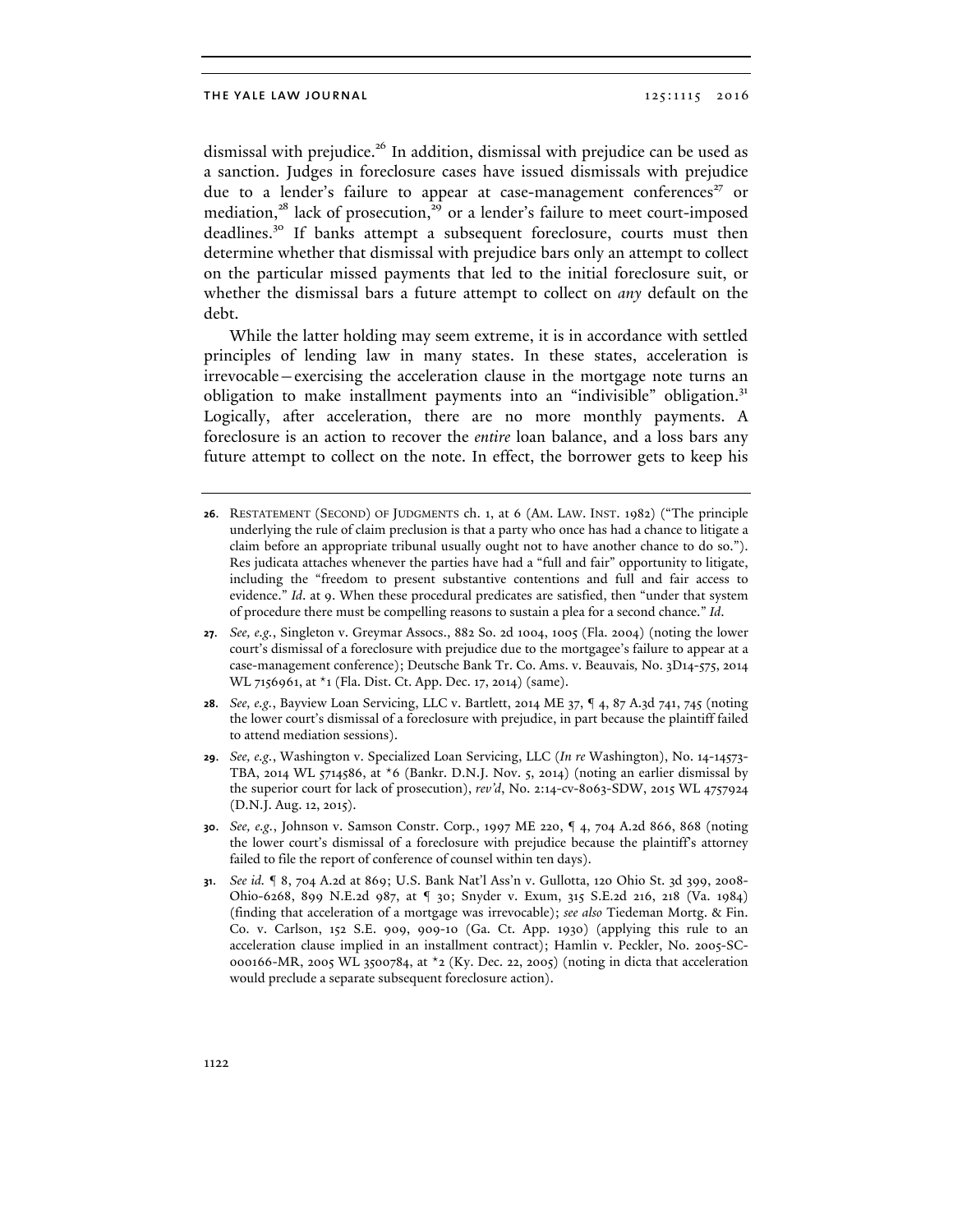house without being subject to a continuing obligation on the mortgage—a "free house."<sup>32</sup> Courts in irrevocable acceleration states that considered the issue before the 2008 financial crisis applied res judicata to subsequent foreclosures in this way.33

Recently, however, judges have avoided applying res judicata to foreclosure cases and have bent the rules to favor banks. For example, in Maine, where longstanding precedent established that a failed foreclosure bars any future attempt to collect on the debt, $34$  two trial courts recently refused to dismiss cases with prejudice, even after the cases were tried to completion and the banks had lost. The judges in those cases were explicit that they did so to allow any subsequent actions the banks might want to bring and to avoid giving the homeowners a windfall.<sup>35</sup>

On appeals from those cases, the Maine Supreme Court went even further than the trial courts in changing the law to favor foreclosing banks. The court held that the bank's ownership of the mortgage, which has long been recognized as an element of the bank's prima facie case for foreclosure,<sup>36</sup> is actually an element of standing.<sup>37</sup> Thus, whenever a bank fails to prove

- **34**. *See Johnson*, 1997 ME 220, ¶ 8, 704 A.2d at 869.
- **35**. *See* Order After Remand for Dismissal With Conditions, Bank of Am., N.A. v. Greenleaf, No. BRIDC-RE-11-109 (Me. Super. Ct. 2014) ("[T]he court is hard pressed to award the defendant the extraordinary benefit of a judgment or dismissal with prejudice that would preclude future enforcement of the mortgage security interest."); Homeward Residential, Inc. v. Gregor, No. RE11108, 2014 WL 7802864, at \*3 (Me. Super. Ct. Aug. 15, 2014) ("[T]he court is entering judgment for Defendant, but the court is reserving the right for both parties to relitigate the issues discussed herein so that this action does not act as a bar to a future action."), *vacated*, 2015 ME 108, 122 A.3d 947.
- **36**. Chase Home Fin. LLC v. Higgins, 2009 ME 136, ¶ 11, 985 A.2d 508, 510-11.
- **37**. While this conclusion may appear reasonable on its face, consideration of other cases where elements of the plaintiff's prima facie case overlap with elements of standing reveals the court's error. For example, injury in fact is an element of standing while proof of damages is an element of many different causes of action. These two concepts are often closely related. *See, e.g.*, F. Andrew Hessick, *Standing, Injury in Fact, and Private Rights*, 93 CORNELL L. REV. 275, 307 (2008) ("Injury in fact asks whether the plaintiff suffered a factual injury, such as pain, the loss of money, or some other harm."). However, when a suit is tried to completion

**<sup>32</sup>**. Although we refer colloquially to these houses as "free," the homeowner may have paid the equivalent of a significant portion of the mortgage—or even close to the entirety—prior to falling behind on payments and incurring the foreclosure action, depending on when in the life of the mortgage the foreclosure claim is brought.

**<sup>33</sup>**. *See, e.g.*, Stadler v. Cherry Hill Developers, Inc., 150 So. 2d 468, 472 (Fla. Dist. Ct. App. 1963) ("[A]n election to accelerate puts all future installment payments in issue and forecloses successive suits."); *Johnson*, 1997 ME 220, ¶ 8, 704 A.2d at 869 ("Once Johnson triggered the acceleration clause of the note and the entire debt became due, the contract became indivisible. The obligations to pay each installment merged into one obligation to pay the entire balance on the note.").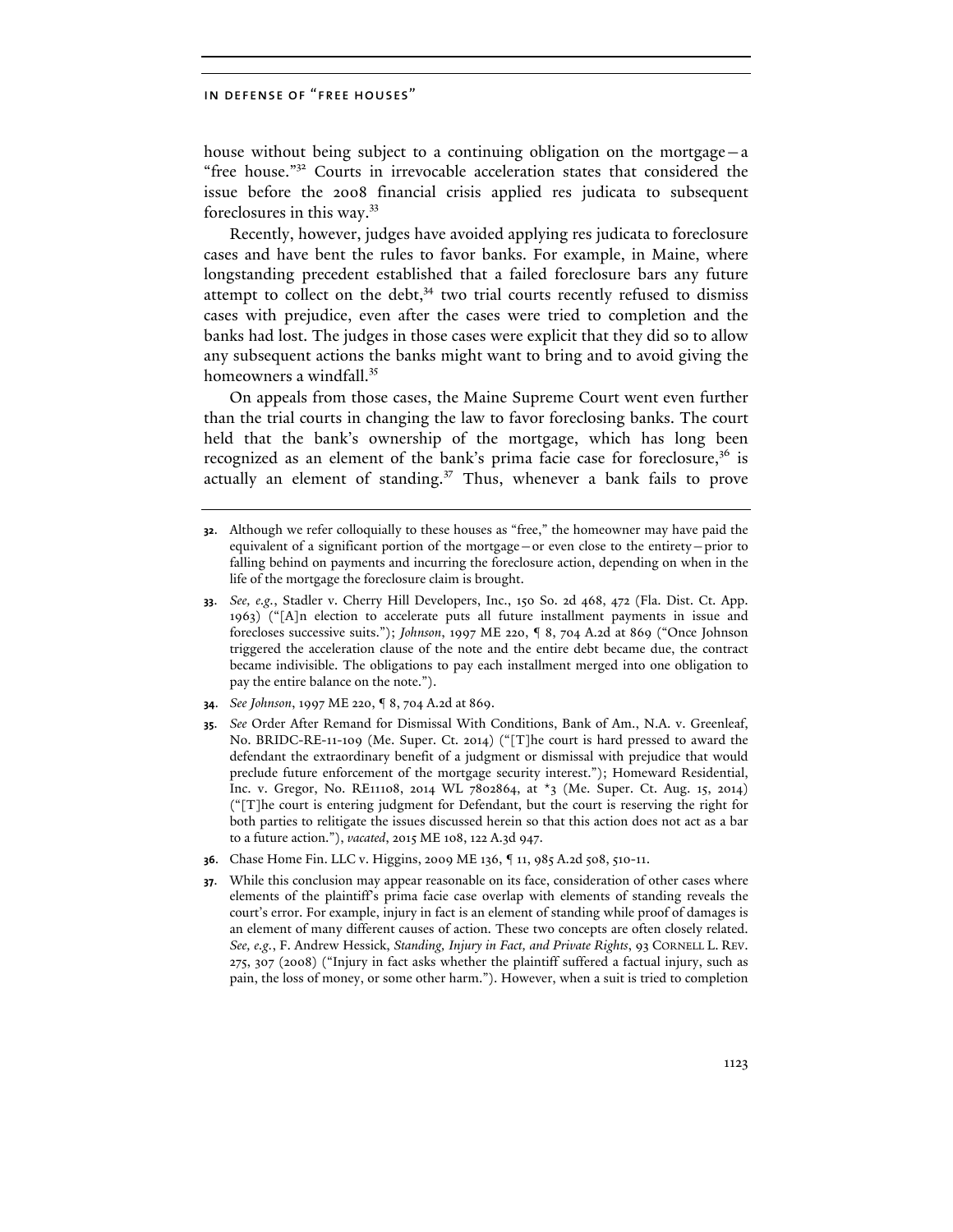ownership of the mortgage, even if that occurs after a full trial on the merits, the complaint must be dismissed without prejudice for lack of subject-matter jurisdiction.<sup>38</sup> In other words, the court's ruling granted banks potentially infinite bites at the apple in foreclosure proceedings.<sup>3</sup>

In Florida, where intermediate courts had similarly barred subsequent foreclosures on res judicata grounds, $40$  the state supreme court in 2004 determined that irrevocable accelerations did not bar subsequent foreclosures. Instead, in *Singleton v. Greymar Associates*, the court held that the second action could go forward because it was based on a "subsequent default."<sup>41</sup> In other words, despite the acceleration of the mortgage, the court presumed a continuing obligation by the homeowner to make monthly payments.<sup>42</sup>

In *Singleton*, the Florida Supreme Court declared without analysis that barring subsequent foreclosures would produce inequitable results.<sup>43</sup> In the next Part, we argue that state courts like the *Singleton* court are wrong on this

- **38**. Homeward Residential, Inc. v. Gregor, 2015 ME 108, ¶¶ 25-26, 122 A.3d 947, 955; Bank of Am. v. Greenleaf, 2015 ME 127, ¶¶ 7-8, 124 A.3d 1122, 1124-25.
- **39**. *See infra* Part IV.
- **40**. *See* Stadler v. Cherry Hill Developers, Inc., 150 So. 2d 468, 472 (Fla. Dist. Ct. App. 1963) ("[A]n election to accelerate puts all future installment payments in issue and forecloses successive suits.").
- **41**. 882 So. 2d 1004, 1008 (Fla. 2004). Some other courts have embraced the *Singleton* rule. *See*  Fairbank's Capital Corp. v. Milligan, 234 F. App'x 21, 24 (3d Cir. 2007); Afolabi v. Atl. Mortg. & Inv. Corp., 849 N.E.2d 1170, 1174-75 (Ind. Ct. App. 2006). While no cases directly disavow *Singleton*, other states continue to apply res judicata to subsequent foreclosures. *See*  U.S. Bank Nat'l Ass'n v. Gullotta, 120 Ohio St. 3d 399, 2008-Ohio-6268, 899 N.E.2d 987, at ¶ 29; Hamlin v. Peckler, No. 2005-SC-000166-MR, 2005 WL 3500784, at \*1-2 (Ky. Dec. 22, 2005) (affirming the application of res judicata to subsequent foreclosures in theory while declining to reach the merits of the case because the trial court vacated its initial dismissal).
- **42**. The *Singleton* court did not engage with the reasoning in *Stadler v. Cherry Hill Developers, Inc.* that acceleration places the entire balance at issue. *Singleton*, 882 So.2d 1004.
- **43**. *Id.* at 1008 ("Clearly, justice would not be served if the mortgagee was barred from challenging the subsequent default payment solely because he failed to prove the earlier alleged default.").

and the fact finder determines that the plaintiff has failed to prove any injury, courts do not generally dismiss without prejudice for lack of subject-matter jurisdiction. Rather, they might award nominal damages. *See* Coastal Power Int'l, Ltd. v. Transcon. Capital Corp*.*, 10 F. Supp. 2d 345, 364 (S.D.N.Y. 1998) *aff'd*, 182 F.3d 163 (2d Cir. 1999) ("Although any breach of contract entitles the injured party at least to nominal damages, he cannot recover more without establishing a basis for an inference of fact that he has been actually damaged." (quoting 11 SAMUEL WILLISTON, A TREATISE ON THE LAW OF CONTRACTS § 1345, at 231 (3d ed. 1968))). Similarly, when a plaintiff fails to prove causation, which is also an element of standing, courts rule against the plaintiff rather than dismissing the case. *See, e.g.*, Russo v. Baxter Healthcare Corp., 140 F.3d 6, 12 (1st Cir. 1998) (affirming entry of judgment as a matter of law for the defendant on the ground that the plaintiff failed to prove causation).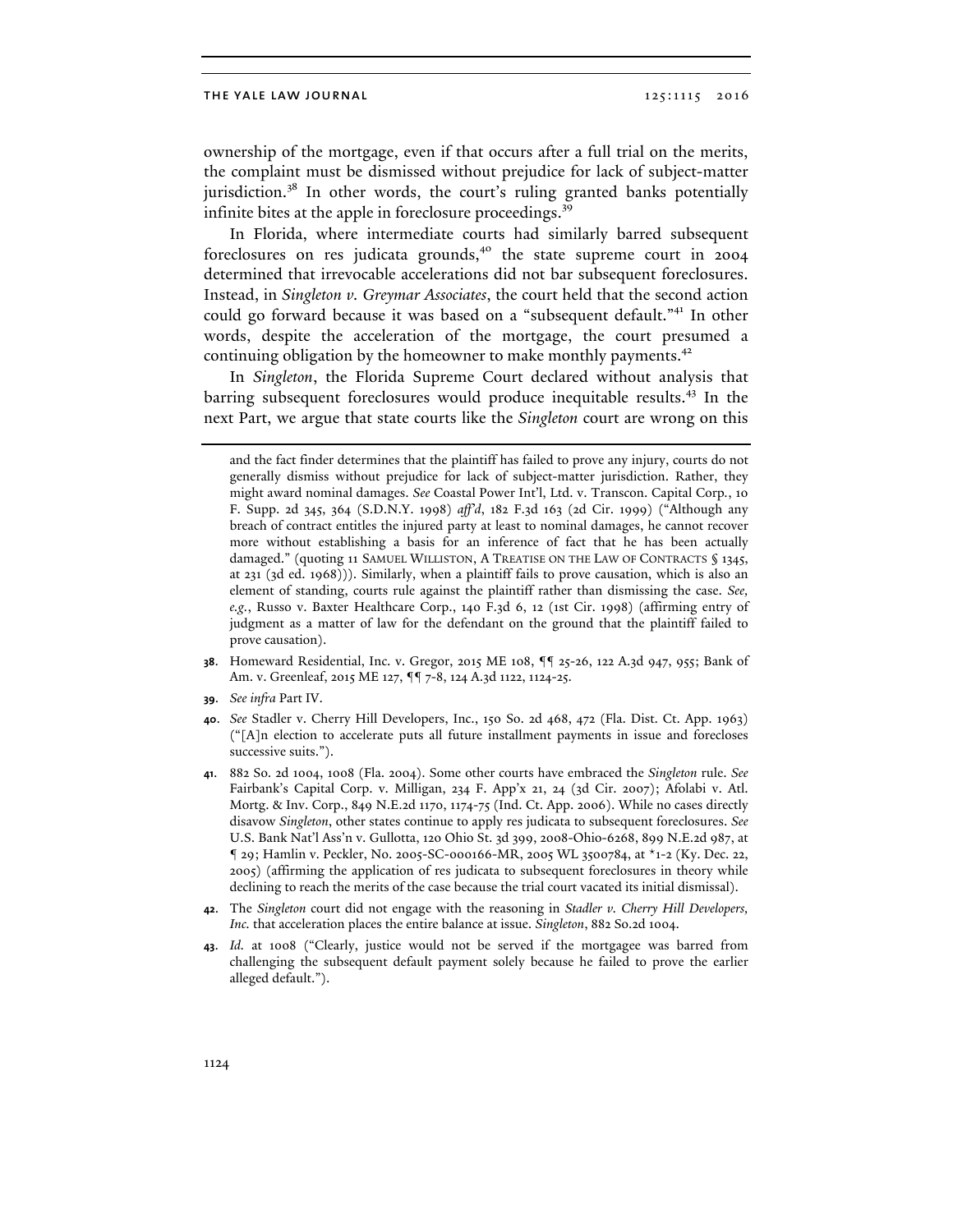score. By focusing on the immediate consequence of a ruling for homeowners, the courts ignore perverse incentives created by allowing banks to continue to externalize the costs of their mistakes.

## **iv. the case for "free houses" as market correction**

So what should courts do when banks lose their foreclosure cases? As described above, one approach—that taken by the Florida and Maine Supreme Courts—is to bend the rules of res judicata to avoid a windfall for homeowners. This approach creates few benefits and significant economic problems. In this Part, we argue that further subsidizing banks' poor litigation practices results in deadweight loss by contributing to negative public-health outcomes and by disincentivizing banks from improving their servicing and litigation techniques. We also explain how granting winning homeowners "free houses" will not negatively affect the mortgage market.

First, giving systematic permission to mortgagees and their attorneys to engage in repeated attempts to foreclose upon properties results in a broader social subsidization of irresponsible behavior. And these subsidies are large. As economists recognize, prolonged foreclosure proceedings create negative social externalities, depressing surrounding homes' resale value, reducing local governments' tax revenues, and increasing criminal activity.<sup>44</sup> Foreclosures also appear to have significant effects on community members' physical and mental health, and correlate with increased rates of depression, anxiety, suicide, cardiovascular disease, and emergency-care treatment.<sup>45</sup> In fact, scholars who

**45**. *See* Mariana Arcaya et al*.*, *Effects of Proximate Foreclosed Properties on Individuals' Systolic Blood Pressure in Massachusetts, 1987 to 2008*, 129 CIRCULATION 2262, 2267 (2014) ("[O]ur findings

**<sup>44</sup>**. *See, e.g.*, GEOFFRY WALSH, NAT'L CONSUMER LAW CTR., STATE AND LOCAL FORECLOSURE MEDIATION PROGRAMS: CAN THEY SAVE HOMES? 3 (2009) (reporting that on every completed foreclosure in November of 2008, investors lost an average of fifty-seven percent of their initial investment); Dan Immergluck & Geoff Smith, *The External Costs of Foreclosure: The Impact of Single-Family Mortgage Foreclosures on Property Values*, 17 HOUSING POL'Y DEBATE 57, 58 (2006) (finding that "for the entire city of Chicago, the 3,750 foreclosures that occurred in 1997 and 1998 are estimated to have reduced nearby property values by more than \$598 million, or an average of \$159,000 per foreclosure"); Dan Immergluck & Geoff Smith, *The Impact of Single-Family Mortgage Foreclosures on Neighborhood Crime*, 21 HOUSING STUD. 851, 863 (2006) (suggesting that "[h]igher neighborhood foreclosure rates lead to higher levels of violent crime at appreciable levels"); *see also* Zhenguo Lin et al., *Spillover Effects of Foreclosures on Neighborhood Property Values*, 38 J. REAL EST. FIN. & ECON. 387 (2009) (finding significant spillover effects from foreclosed property within a ten-block radius that persisted for five years); Jenny Schuetz et al., *Neighborhood Effects of Concentrated Mortgage Foreclosures*, 17 J. HOUSING ECON. 306 (2008) (finding that home prices decreased with proximity to foreclosures on the basis of a 2000- 2005 New York dataset).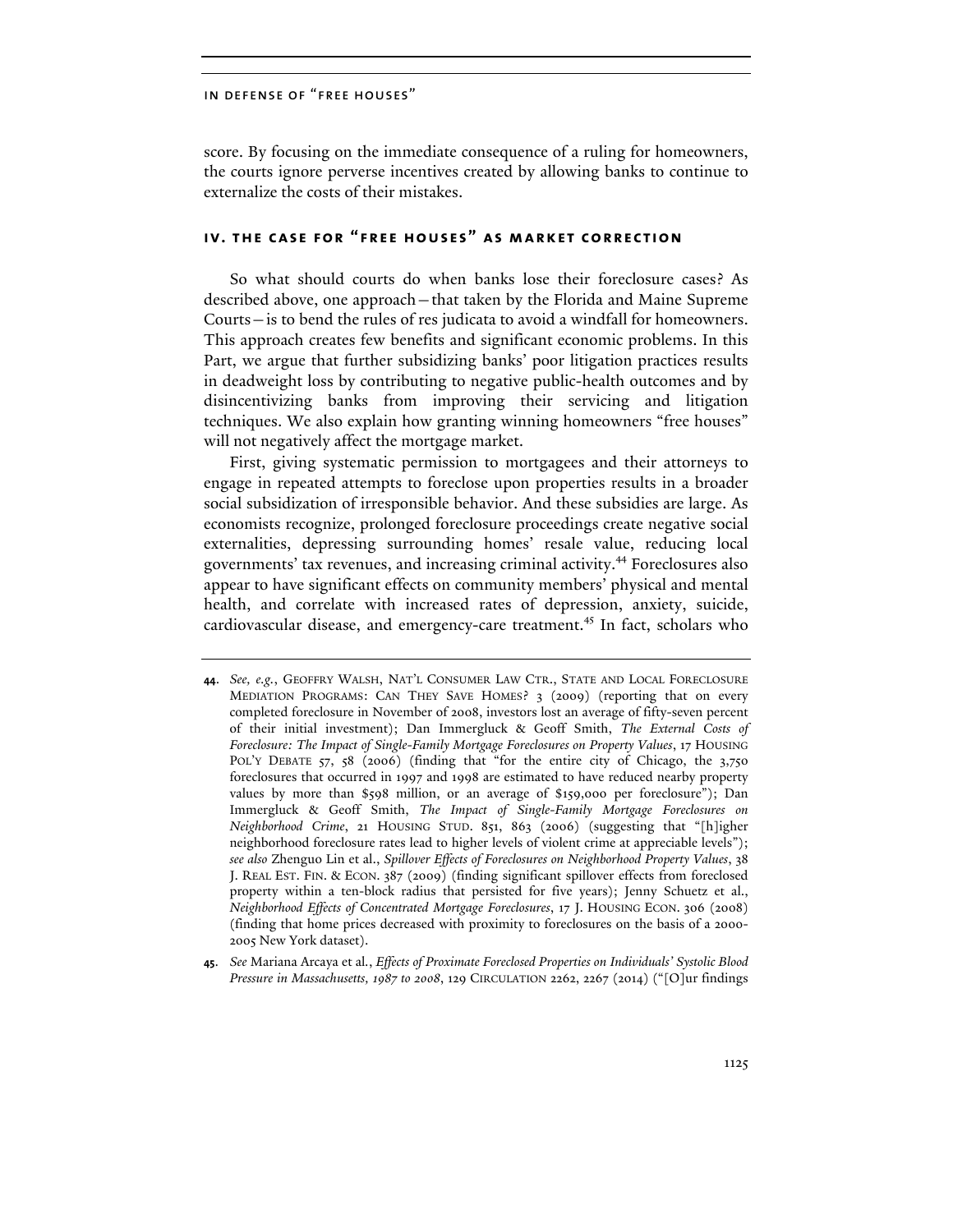track the health effects of the 2008 crisis found that foreclosures might have even greater negative health effects than unemployment.<sup>46</sup> Although these studies analyze the general phenomenon of foreclosures and do not specifically address how relitigation of foreclosures might impact homeowners or their neighbors, they make clear that prolonged foreclosures can have dire economic and social effects.

Second, the threat of a "free house" also provides leverage for homeowners to negotiate a voluntary settlement, whether through a modification or a "graceful exit" like a short sale.<sup>47</sup> In a world where mortgagees truly risk forfeiting their claim by bringing illegitimate or rushed suits, homeowners will have more time up front to regain their financial footing and negotiate a modification or repayment plan. Enforcing finality rules may dissuade mortgagees "from filing until they have their paperwork ready" and encourage potential plaintiffs "to look favorably on loan renegotiation."<sup>48</sup> Servicers of

- **46**. *See* Currie & Tekin, *supra* note 45, at 64 (finding "strong evidence" that increases in foreclosures are associated with increased hospital visits, noting that hospital visits increased from 2005 to 2007, a period during which foreclosure rates but not unemployment rates were increasing).
- **47**. *See* Levitin, *supra* note 9, at 651 ("[E]nforcement of bargained-for procedural requirements such as standing gives homeowners leverage to achieve negotiated solutions to loan defaults, such as a loan modification . . . [or] can buy the homeowner time to relocate, enabling a softer landing with fewer social dislocations and externalities.").
- **48**. Victoria V. Corder, *Homeowners and Bondholders as Unlikely Allies: Allocating the Costs of Securitization in Foreclosure*, 30 No. 5 BANKING & FIN. SERVICES POL'Y REP. 19, 24 (2011).

suggest that real estate-owned foreclosed properties may put nearby neighbors at risk for increased systolic blood pressure."); Mariana Arcaya et al*.*, *Effects of Proximate Foreclosed Properties on Individuals' Weight Gain in Massachusetts, 1987-2008*, 103 AM. J. PUB. HEALTH 50, 55 (2013) ("Exposure to proximate foreclosure activity significantly predicted higher subsequently measured BMI . . . ."); Kathleen A. Cagney et al., *The Onset of Depression During the Great Recession: Foreclosure and Older Adult Mental Health*, 104 AM. J. PUB. HEALTH 498, 504 (2014) ("Our results suggest that some portion of depression onset in older adults is yet another consequence of the Great Recession."); Janet Currie & Erdal Tekin, *Is There a Link Between Foreclosure and Health?*, 7 AM. ECON. J. 63, 87 (2015) ("[T]he estimates imply that 2.82 million foreclosures in 2009 resulted in an additional 2.21 million nonelective [hospital] visits."); Jason N. Houle, *Mental Health in the Foreclosure Crisis*, 118 SOC. SCI. & MED. 1 (2014) (examining the association between foreclosures and mental health); Jason N. Houle & Michael T. Light, *The Home Foreclosure Crisis and Rising Suicide Rates, 2005 to 2010*, 104 AM. J. PUB. HEALTH 1073, 1077 (2014) ("Our results suggest that the foreclosure crisis significantly contributed to the increase in suicides in the Great Recession."); K.A. McLaughlin et al., *Home Foreclosure and Risk of Psychiatric Morbidity During the Recent Financial Crisis*, 42 PSYCHOL. MED. 1441, 1447 (2012) ("These results . . . suggest that the foreclosure crisis could have adverse effects on the mental health of the US population."); Theresa L. Osypuk et al., *The Consequences of Foreclosure for Depressive Symptomatology*, 22 ANNAL EPIDEMIOLOGY 379, 385 (2012) ("We found that recent experience of foreclosure was associated with greater risk of severe depressive symptomatology.").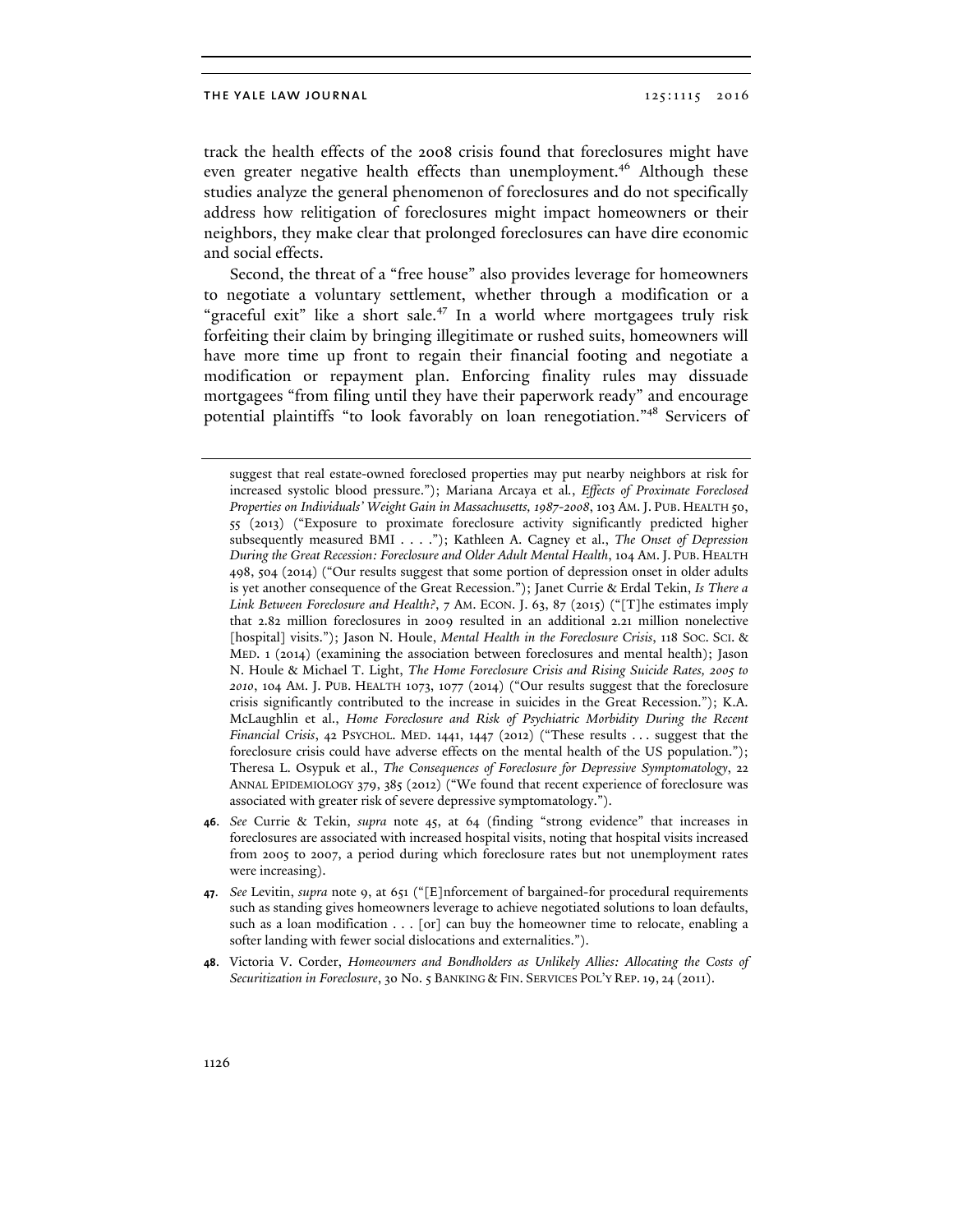securitized loans typically believe mortgage foreclosures are faster and cheaper than loan renegotiation,<sup>49</sup> yet securitized-loan investors suffer greater financial losses in foreclosures than in renegotiation and repayment.<sup>50</sup> Courts' adhesion to traditional res judicata principles in the foreclosure process has the added benefit of making negotiated settlements with borrowers more appealing to banks. By realigning incentives through the increased risk of failure, courts can induce banks to act in their own long-term interest.

Finally, although judges have expressed concern about homeowner windfalls,<sup>51</sup> the alternative creates a windfall for *banks* that cut corners in managing and prosecuting foreclosures. The risk and costs of losing foreclosures should *already* be internalized in the price of current mortgages. Empirical studies suggest that greater protection for mortgagors historically corresponds to slightly higher mortgage rates among lenders.<sup>52</sup> These studies indicate that lenders adjust the price of mortgages based on what they anticipate the cost, and not just the likelihood, of foreclosures will be. In addition, lenders are more likely to extend subprime mortgages where there are fewer legal hurdles to foreclosure.<sup>53</sup> Because the requirements to bring a successful foreclosure suit and the legal rules concerning acceleration were well

- **49**. *See* Sumit Agarwal et al., *The Role of Securitization in Mortgage Renegotiation*, 102 J. FIN. ECON. 559, 559 (2011) ("[B]ank-held loans are 26-36% more likely to be renegotiated than comparable securitized mortgages . . . [and] bank-held loans have 9% lower postmodification default rates . . . ."); Thomasz Piskorski et al., *Securitization and Distressed Loan Renegotiation: Evidence from the Subprime Mortgage Crisis*, 97 J. FIN. ECON. 369, 369 (2010) ("[T]he foreclosure rate of delinquent bank-held loans is 3% to 7% lower in absolute terms (13% to 32% in relative terms) [than that of securitized loans].").
- **50**. *See, e.g.*, Eric A. Posner & Luigi Zingales, *A Loan Modification Approach to the Housing Crisis,*  17 AM. L. & ECON. REV. 1, 3-4 (2009).
- **51**. *See supra* note 1 and accompanying text.
- **52**. *See, e.g.*, Lawrence D. Jones, *Deficiency Judgments and the Exercise of the Default Option in Home Mortgage Loans*, 36 J.L. & ECON. 115, 126-27 (1993) (noting the lender response to default rates); Mark Meador, *The Effects of Mortgage Laws on Home Mortgage Rates*, 34 J. ECON. & BUS. 143, 146 (1982) (estimating a 13.87 basis-point increase in interest rates on new homes as a result of antideficiency laws); Karen M. Pence, *Foreclosing on Opportunity: State Laws and Mortgage Credit*, 88 REV. ECON. & STAT. 177, 180-82 (2006) (noting that the availability—and hence, the cost—of mortgages in states with judicial-foreclosure proceedings is greater than in states with nonjudicial foreclosures, but without inferring causality); Michael H. Schill, *An Economic Analysis of Mortgagor Protection Laws*, 77 VA. L. REV. 489, 491 (1991) (arguing that "the relatively modest costs associated with state mortgagor protection laws do suggest that mortgagor protections may indeed promote economic efficiency").
- **53**. Quinn Curtis, *State Foreclosure Laws and Mortgage Origination in the Subprime*, 49 J. REAL EST. FIN. & ECON. 303, 321 (2013) ("The provisions that make foreclosure easier—nonjudicial process and readily available deficiency judgments—lead to increased applications and accepted applications in the subprime market . . . .").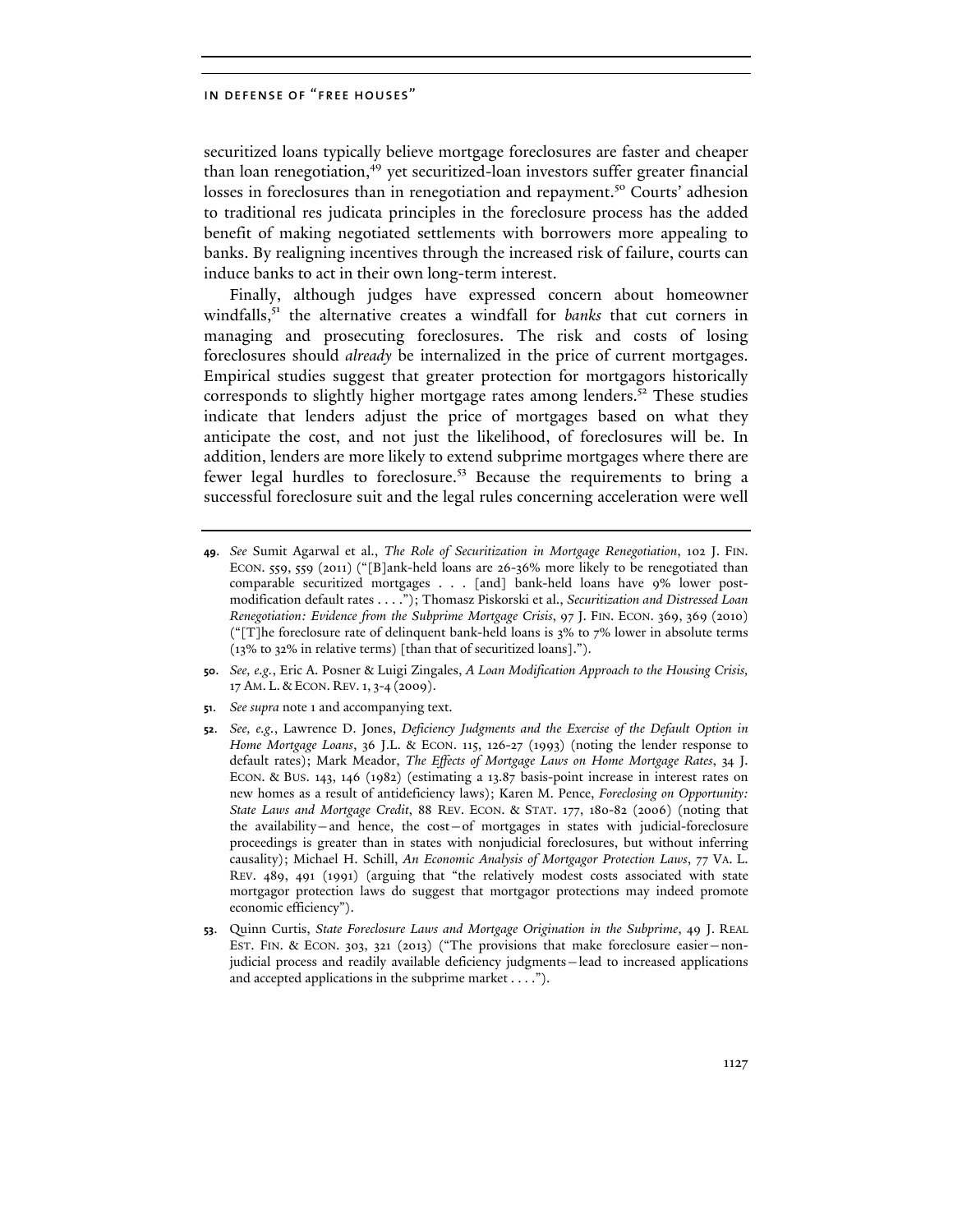established at the time banks priced the mortgages currently in foreclosure, the mortgage agreements already had a chance to incorporate both the costs of pursuing foreclosure under irrevocable acceleration laws and the risks of homeowners prevailing—even though they often failed to do so.

Although a full discussion of the relationship between foreclosure procedure and mortgage costs is beyond the scope of this Comment, we reject the suggestion that lower mortgage costs and looser markets are ultimately beneficial, for at least two reasons. First, as described above, a growing body of empirical evidence suggests that the public-health and social costs of foreclosure are as widespread as the benefits of lower mortgage prices, suggesting that broader social allocation of the risk of foreclosure is appropriate. Second, the 2008 crisis that gave rise to the very problem this Comment addresses was caused in significant part by the loosening of underwriting standards and an increase in subprime lending.<sup>54</sup> In light of a crisis precipitated by precisely these lending practices, and given the link between the ease of foreclosures and lenders' proclivity for subprime loans, there is good reason to increase the price of socially harmful lending practices.

Therefore, a liberalization of rules governing foreclosure *after* the relevant loans have been issued would result in a broad windfall for lenders. When courts bypass res judicata and allow mortgagees a second shot at foreclosure, they are facilitating a shift of the risk associated with foreclosures—a risk that banks had, or should have, already priced into the cost of the mortgages themselves—onto homeowners.

Res judicata is generally justified as promoting respect for law because it tends to reduce social conflict and uncertainty.<sup>55</sup> These broader policy arguments for imposing claim preclusion are particularly strong in the foreclosure context, where banks have demonstrated a lack of respect for law through their reliance on "robo-signing" and where the economic, social, and public-health costs of legal uncertainty not only are especially dire for litigants but also extend well beyond the parties themselves.

**<sup>54</sup>**. *See generally* JENNIFER TAUB, OTHER PEOPLE'S HOUSES: HOW DECADES OF BAILOUTS, CAPTIVE REGULATORS, AND TOXIC BANKERS MADE HOME MORTGAGES A THRILLING BUSINESS 123-39 (2014) (describing the practices of subprime lender Washington Mutual).

**<sup>55</sup>**. *See* RESTATEMENT (SECOND) OF JUDGMENTS ch. 1, at 11 (AM. LAW. INST. 1982) ("Indefinite continuation of a dispute is a social burden. It consumes time and energy that may be put to other use, not only of the parties but of the community as a whole. It rewards the disputatious. It renders uncertain the working premises upon which the transactions of the day are to be conducted. The law of res judicata reduces these burdens even if it does not eliminate them, and is thus the quintessence of the law itself: A convention designed to compensate for man's incomplete knowledge and strong tendency to quarrel.").